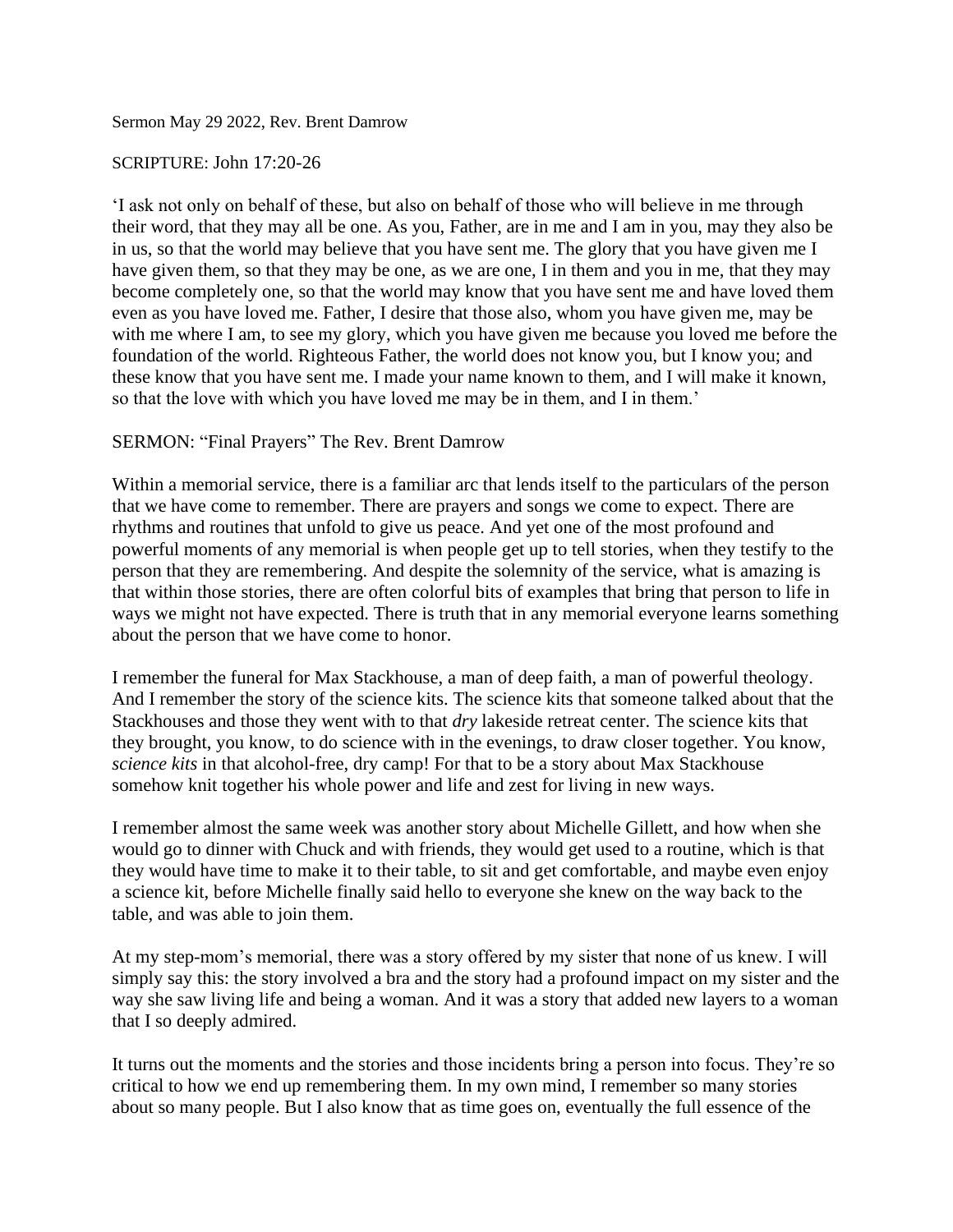person also comes into better focus. And often that essence, beyond any particular story or incident, but instead an essence that pervades all the stories and incidents, are often about moments I have long ago forgotten, but that make all the difference.

In John's gospel, after Jesus' death and resurrection, John's disciples told story after story about all kinds of moments they had witnessed when Jesus was, well, Jesus. They would say do you remember that time at that wedding in Cana, that time when water for purification was changed for wine for celebration, all 132 gallons of it? So much purification imagined needed, and yet so much joy poured out instead. They would say do you remember that man of power, that centurion that found himself powerless in the face of his son's dire illness, and Jesus just spoke that word of love and all was well. Yeah, yeah, but do you remember that time when there was that man who had been ill for 38 years and always at the gate of the pool, so close to being healed, and everyone rushed by to get their own healing rather than helping him, and how Jesus said get up and walk. Oh yeah, but do you remember that time when Jesus – there were 5,000 people there hungry, remember, for teaching and for feeding – and remember how Jesus fed them all. Or wait, do you remember that time when Jesus defied everything that we knew to calm the seas, but more importantly, the disciples' fears. Huh, oh yeah, but I remember that time when Jesus restored the sight, not just of the one who had lived all of his life blind, but for everyone around him who had, too. I imagine if those stories weren't enough, there was of course the one where Mary's weeping brought about resurrection for Lazarus. There was the nard from the other Mary, there was the washing of the feet. I bet the disciples were armed with more stories than you could count.

And yet this passage that we read this morning is in the final moment that Jesus would spend with his disciples before the cross. All of his life's work, all of that teaching and healing, all of that walking and working, all of it was done. All that lay before Jesus was the passion, and the glory, the restoration and the hope. All that lay before Jesus and his disciples at that moment was something that seemed hopeless. It was in that moment, this moment that our reader brought to life, that I think Jesus' full essence is on display for us. This is a story that is almost always forgotten. It is a story that is brushed past and usually not used. And here it is on the final Sunday in Easter, that final moment of resurrection, that thing that seems so impossible, where John's gospel points us right back at this moment.

And I think it is perfect, not just for Easter, but perfect for this horrible week we've all just experienced. For this is the last moment of connection, before the powers of earth were going to do their worst, and the powers of God would do her best. And in that moment, Jesus did not choose one more lesson. In that moment, Jesus didn't say I'm going to dazzle you one more time with a miracle so great you can't forget it. He didn't offer yet one more thing that they could tell about. Well, maybe he did. Maybe he did all those things at once. Because what he did in that liminal space was he simply prayed.

In this story in John's gospel, Jesus doesn't seek a quiet place, Jesus doesn't go off by himself to pray. In this moment, Jesus prays with all of them gathered around. Just like sitting with the kids on that carpet during children's time, where young Gwendolyn so beautifully said I don't know that prayer yet, Jesus takes one more crack at the thing that he knows will save them. And if you listened to today's passage, just might save us too, because this prayer wasn't just for the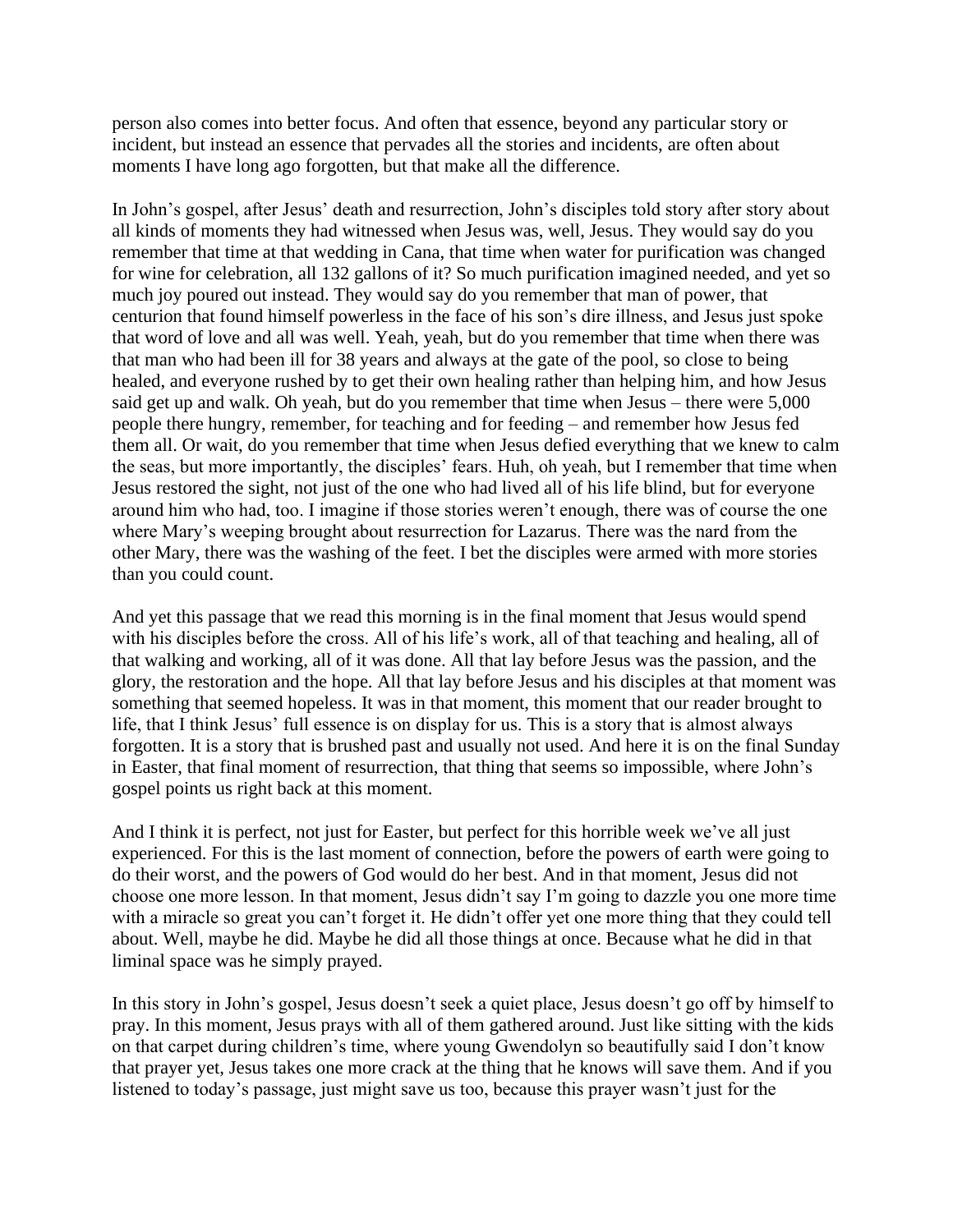disciples. Do you remember what the passage said? I pray not just for those here, but for all who will come to believe in me through the disciples' work. And friends, that is you and me.

And so, on this morning in this liminal space, with those amazing kids out there experiencing life, Jesus gives us what we need. And that is the reminder of not just what is prayer, but why we do it, and the content of his prayer this morning. Jesus says for all you will give their hearts to me, I pray this prayer. Jesus doesn't pray for any particular power. He doesn't give to one of them this kind of miracle, and another that kind of miracle, and to that one this kind of speaking. But instead, he prays for the grounding that leads to all and any power. At least all and any power of goodness.

This moment has captured the imagination of the United Church of Christ. It's right on our logo. What Jesus prays more than anything is that all of us might be one. May they be one, Jesus says. Not one party, not one nation, not one perspective, not one mindset. Might we be one, not because we are all the same, but one as the Father and Jesus are one. One as the Trinity is one. One, where we all get to be our own beautiful, God-given selves with all of our unique gifts, where we are independent, but also importantly, interdependent. One where we are distinct and in fact need to look at each other to see the gifts of God if we are to see the whole gift of God. Distinct yet totally unified. Powerful yet dedicated to loving service. Eternal like God is, yet willing to love sacrifice and even experience death. And by the way, if you remember, Jesus said not just for a friend or compatriot, but for stranger and even enemy, too.

I think beyond all the miracle stories in John, of which there are plenty, beyond all the statements of "I Am" – a shepherd, a gate, water, bread, you name it – is this powerful essence of Christ that always turns to prayer for those things that are beyond us. Not prayer as an easy solution, but rather prayer where we may be opened, like those doors in liminal space.

Christian Wiman is one of my favorite poets. One of his best lines in a poem says "At the end of all that I know, there I find God." Jesus prayed, both for us, and so that we might pray. For all that we face and for all that is bigger than us, for all those moments where all the stories, all the miracles, all the memories, while beautiful and brave, yield in the presence of mysteries and forces beyond us. In Jesus' final moments with his disciples, he could have chosen anything he wanted them to do. And what did he choose in the final, final moment? To pray.

This weekend is a weekend of memory and story, right? It is Memorial Day, a day of memory. Memory and story of those who have served the cause of peace over the years. And if you turn on the television, if you open a newspaper, if you listen to the radio, memory and story for those for whom that is all that is left behind. Memory and story about what little children love to do. Memory and story about teachers clutching them. Memory and story about lives cut too short from violence that, friends, is all too familiar, from too many guns. From violence pouring out in places that are the heart of any community. Places of sustenance and places of learning. Places that don't just satisfy needs, but nourish and feed for tomorrow.

I don't know about you, but this week has been hard. And in the attempt to find out what is to blame – is it the police response, how did events unfold – we all seek to assuage ourselves with solutions that avoid the true root of the problem. And here's what Jesus would offer us on this